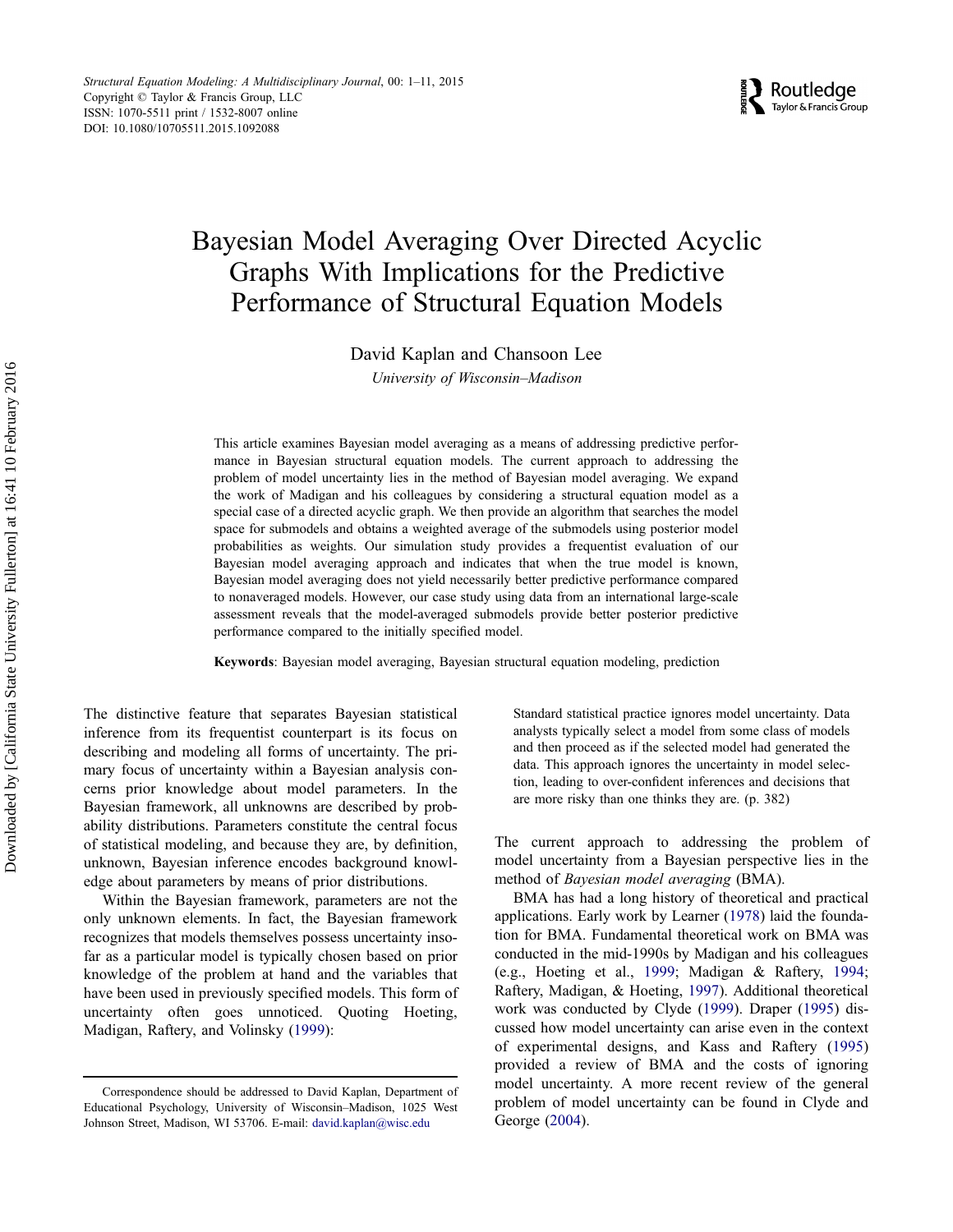## 2 KAPLAN AND LEE

Practical applications of BMA can be found across a wide variety of domains. A perusal of the extant literature shows applications of BMA to economics (e.g., Fernández, Ley, & Steele, [2001](#page-9-0)), bioinformatics of gene express (e.g., Yeung, Bumbarner, & Raftery, [2005\)](#page-10-0), and weather forecasting (e.g., Sloughter, Gneiting, & Raftery, [2013\)](#page-10-0), to name just a few. Indeed, of relevance to this article is the earlier work of Madigan and Raftery ([1994\)](#page-9-0), who applied BMA to so-called recursive causal models. However, our review of the extant literature suggests that BMA applied to structural equation modeling (SEM) has yet to be fully developed or studied under controlled conditions, nor is there readily available software to conduct BMA for SEM models. BMA has been implemented in the R software program "BMA" (Raftery, Hoeting, Volinsky, Painter, & Yeung, [2014](#page-10-0)) and can be applied to regression models, generalized linear models, and survival models.

The purpose of this article is to develop and apply BMA for SEM. Open source and proprietary software for conducting Bayesian SEM are now widely available, but, quite naturally, these programs focus on quantifying uncertainty in the model parameters and offer flexibility in encoding informative and noninformative priors. Bayesian approaches to structural equation model evaluation are also available in these software programs through such methods as posterior predictive checking (Gelman, Carlin, Stern, & Rubin, [2003](#page-9-0)). However, these software programs do not account for model uncertainty. We argue that the Bayesian framework for SEM estimation should also account for model uncertainty, and to that end, this article develops and assesses the BMA approach to addressing modeling uncertainty in SEM and provides open source R code to conduct such an analysis.

The organization of this article is as follows. In the next section we briefly describe Bayesian SEM. This is then followed by an outline of the method of BMA with an additional discussion of Occam's window following closely the work of Madigan and his colleagues (Hoeting et al., [1999;](#page-9-0) Madigan & Raftery, [1994;](#page-9-0) Raftery et al., [1997](#page-10-0)). Next, we describe our algorithm for searching the space of possible submodels of a general structural equation model. This is followed by a description and results of our simulation study wherein we describe the outcome of interest, namely improved posterior predictive performance of a Bayesian structural equation model. A case study is provided based on data from the 2009 cycle of the Program for International Student Assessment (PISA 2009; Organization for Economic Cooperation and Development [OECD], [2010](#page-9-0)) Results follow, and the article concludes with a discussion of the implications of our study for the practice of SEM as well as future research directions.

## SPECIFICATION OF A BAYESIAN STRUCTURAL EQUATION MODEL

We focus our attention on structural equation models among observed variables. Following Kaplan and Depaoli ([2012\)](#page-9-0) and Kaplan [\(2014](#page-9-0)), a structural equation model can be specified as follows. Let

$$
y = \alpha + By + \Gamma x + \zeta \tag{1}
$$

where y is a vector of manifest endogenous variables and **x** is a vector of observed exogenous variables with covariance matrix  $\Phi$ . Further, let  $\alpha$  be a vector of structural intercepts, B is a matrix of structural regression coefficients relating the observed variables y to other observed endogenous variables,  $\Gamma$  is a matrix of structural regression coefficients relating the endogenous variables to observed exogenous variables x, and  $\zeta$  is a vector of structural disturbances with covariance matrix  $\Psi$  assumed to be diagonal.

#### Conjugate Priors for SEM Parameters

To specify prior distributions on all model parameters, it is notationally convenient to arrange the model parameters as sets of common conjugate prior distributions. Parameters with the subscript norm follow a normal distribution, whereas those with the subscript  $IW$  follow a inverse Wishart distribution. Let  $\theta_{norm} = {\alpha, \mathbf{B}, \Gamma}$  be the vector of free model parameters that are assumed to follow a normal distribution, and let  $\theta_{IW} = {\Phi, \Psi}$  be the vector of free model parameters that are assumed to follow the inverse Wishart distribution. Formally, we write

$$
\theta_{norm} \sim N(\mu, \ \Omega), \tag{2}
$$

where  $\mu$  and  $\Omega$  are the mean and variance hyperparameters, respectively, of the normal prior. For blocks of variances and covariances in  $\Xi$  and  $\Psi$ , we assume that the prior distribution is inverse Wishart; that is, $\frac{1}{1}$ 

$$
\theta_{IW} \sim \textit{IW}(\mathbf{R}, \delta), \tag{3}
$$

where **R** is a positive definite matrix, and  $\delta > q - 1$ , where a is the number of observed variables. Different choices for  $q$  is the number of observed variables. Different choices for **R** and  $\delta$  will yield different degrees of "informativeness" for the inverse Wishart distribution.

#### MCMC Sampling for Bayesian SEM

Without question, the growth of interest in Bayesian methods is due to the availability of powerful statistical software that enables the application of Markov chain Monte Carlo (MCMC) algorithms such as the Metropolis algorithm, the Metropolis–Hastings algorithm, and the Gibbs sampler (see, e.g., Gilks, Richardson, & Spiegelhalter, [1996](#page-9-0)). For the purposes of this section, we discuss Gibbs sampling for Bayesian SEM and BMA. The Bayesian approach begins by

<sup>&</sup>lt;sup>1</sup> Note that in the case where there is only one element in the block, the prior distribution is assumed to be inversegamma; that is,  $\theta_{IW} \sim IG(a, b)$ .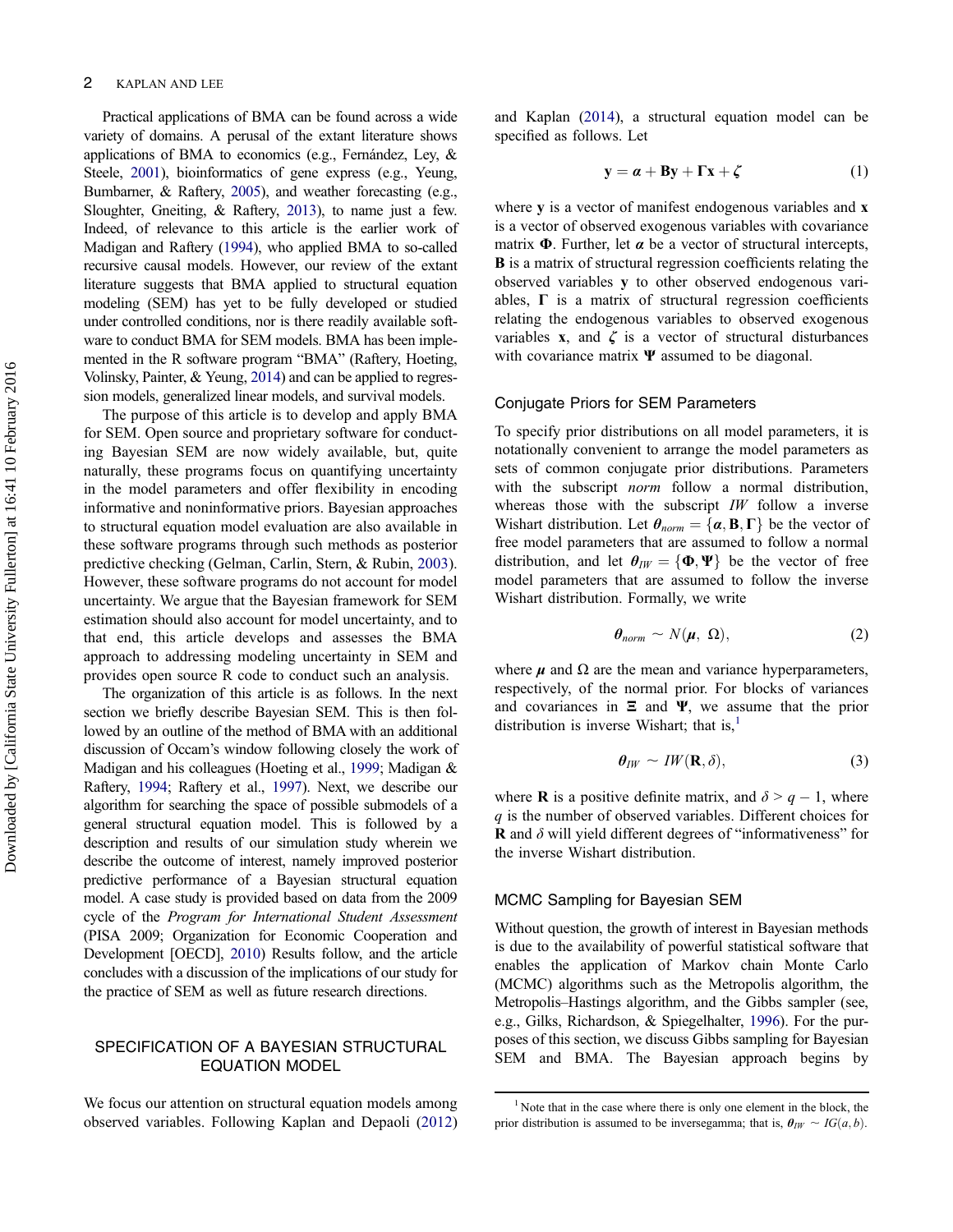considering  $\eta$  as missing data. Then, the observed data y are augmented with  $\eta$  in the posterior analysis. The Gibbs sampler then produces a posterior distribution  $[\theta_{norm}, \theta_{IW}, \eta | y]$  via the following algorithm. At the  $(s + 1)^{th}$  iteration, using current values of  $\boldsymbol{\eta}^{(s)}$ ,  $\boldsymbol{\theta}_{norm}^{(s)}$  and  $\boldsymbol{\theta}_{IW}^{(s)}$ ,

1. sample 
$$
\boldsymbol{\eta}^{(s+1)}
$$
 from  $p(\boldsymbol{\eta}|\boldsymbol{\theta}_{norm}^{(s)},\boldsymbol{\theta}_{IW}^{(s)},y)$  (4)

2. sample 
$$
\theta_{norm}^{(s+1)}
$$
 from  $p(\theta_{norm}|\theta_{IW}^{(s)}, \boldsymbol{\eta}^{(s+1)}, y)$  (5)

3. sample 
$$
\theta_{IW}^{(s+1)}
$$
 from  $p(\theta_{IW}|\theta_{norm}^{(s+1)}, \boldsymbol{\eta}^{(s+1)}, y)$ . (6)

In words, Equations 4 through 6 first require start values for  $\theta_{norm}^{(0)}$  and  $\theta_{IW}^{(0)}$  to begin the MCMC generation. Then, given these current start values and the data y at iteration s, we generate  $\eta$  at iteration  $s + 1$ . Given the latent data and observed data, the algorithm produces the posterior distribution of the measurement model and structural model parameters in Equations 4 through 6, respectively.

## Bayesian SEM Model Evaluation and Selection

SEM, by its very nature, involves the specification estimation, and testing of models that purport to represent the underlying structure of the data. As in the case of model evaluation in frequentist SEM, it is important to evaluate the quality of a Bayesian SEM model vis-a-vis the data. One method available to evaluate Bayesian SEM models involves posterior predictive checking and the corresponding Bayesian p-value, which uses the posterior predictive distribution of replicated data and compares it to the sample data. Any deviation between the model-generated data and actual data suggests possible model misspecification (Gelman et al., [2003](#page-9-0); Kaplan, [2014\)](#page-9-0).

An equally important feature of SEM practice is model comparison and selection. The goal of model selection and comparison in the Bayesian domain differs somewhat from the frequentist domain. Specifically, the goal of model comparison and selection in the frequentist domain focuses primarily on the model that best fits the data. In the Bayesian domain, however, the goal of model comparison and selection is to find a model that best predicts the data—and in the Bayesian domain the focus is on posterior prediction. A very simple and intuitive approach to model selection uses socalled Bayes factors (Kass & Raftery, [1995](#page-9-0); Raftery, [1995](#page-10-0)). In essence, the Bayes factor provides a way to quantify the odds that the data favor one hypothesis over another and is defined to be the ratio of two integrated likelihoods. Assuming a priori that there is no reason to favor one model over another (equal prior odds), then the posterior odds that the data favor one model over another is equivalent to the Bayes factor. One key benefit of the Bayes factor is that the analyst can

incorporate informative prior odds into the Bayes factor if there is reason to believe that one model is more likely to be true than another.<sup>2</sup> Another key benefit of Bayes factors is that models do not have to be nested.

An interesting feature of the Bayes factor is that under conditions where there is little prior information, Raftery [\(1995](#page-10-0)) showed that an approximation of the Bayes factor yields the Bayesian information criterion (BIC). However, although the BIC is derived from a fundamentally Bayesian perspective, it is often productively used for model comparison in the frequentist domain. An explicitly Bayesian approach to model comparison and selection based on the concept of Bayesian deviance was developed by Spiegelhalter, Best, Carlin, and van der Linde [\(2002](#page-10-0)) and referred to as the deviance information criterion (DIC). The BIC and DIC are used the same way—namely, for a set of competing models, the model with the lowest value of the BIC or DIC is the model to be chosen from the predictive point of view mentioned earlier.

### BAYESIAN MODEL AVERAGING

To begin, consider a quantity of interest such as a future observation. Following the notation given in Madigan and Raftery [\(1994](#page-9-0)), we denote this quantity as  $\Upsilon$ . Next, consider a set of competing models  $M_k$ ,  $k = 1, 2, \ldots, K$  that are not necessarily nested. The posterior distribution of  $\Upsilon$  given data  $D$  can be written as

$$
p(\Upsilon|D) = \sum_{k=1}^{K} p(\Upsilon|M_k)p(M_k|D), \qquad (7)
$$

where  $p(M_k|D)$  is the posterior probability of model  $M_k$ written as

$$
p(M_k|D) = \frac{p(D|M_k)p(M_k)}{\sum_{l=1}^{K} p(D|M_l)p(M_l)}.
$$
 (8)

The interesting feature of Equation 8 is that  $p(M_k|D)$  can be different for different models. The term  $p(D|M_k)$  can be expressed as an integrated likelihood

$$
p(D|M_k) = \int p(D|\theta_k, M_k)p(\theta_k|M_k)d\theta_k, \qquad (9)
$$

where  $p(\theta_k|M_k)$  is the prior density of  $\theta_k$  under model  $M_k$ (Raftery et al., [1997\)](#page-10-0). Thus, BMA provides an approach for combining models specified by researchers. The advantage of BMA was discussed by Madigan and Raftery ([1994](#page-9-0)), who showed that BMA provides better predictive

<sup>2</sup> This is rarely seen in practice, and of course, software packages that produce the Bayes factor will use equal prior odds as a default.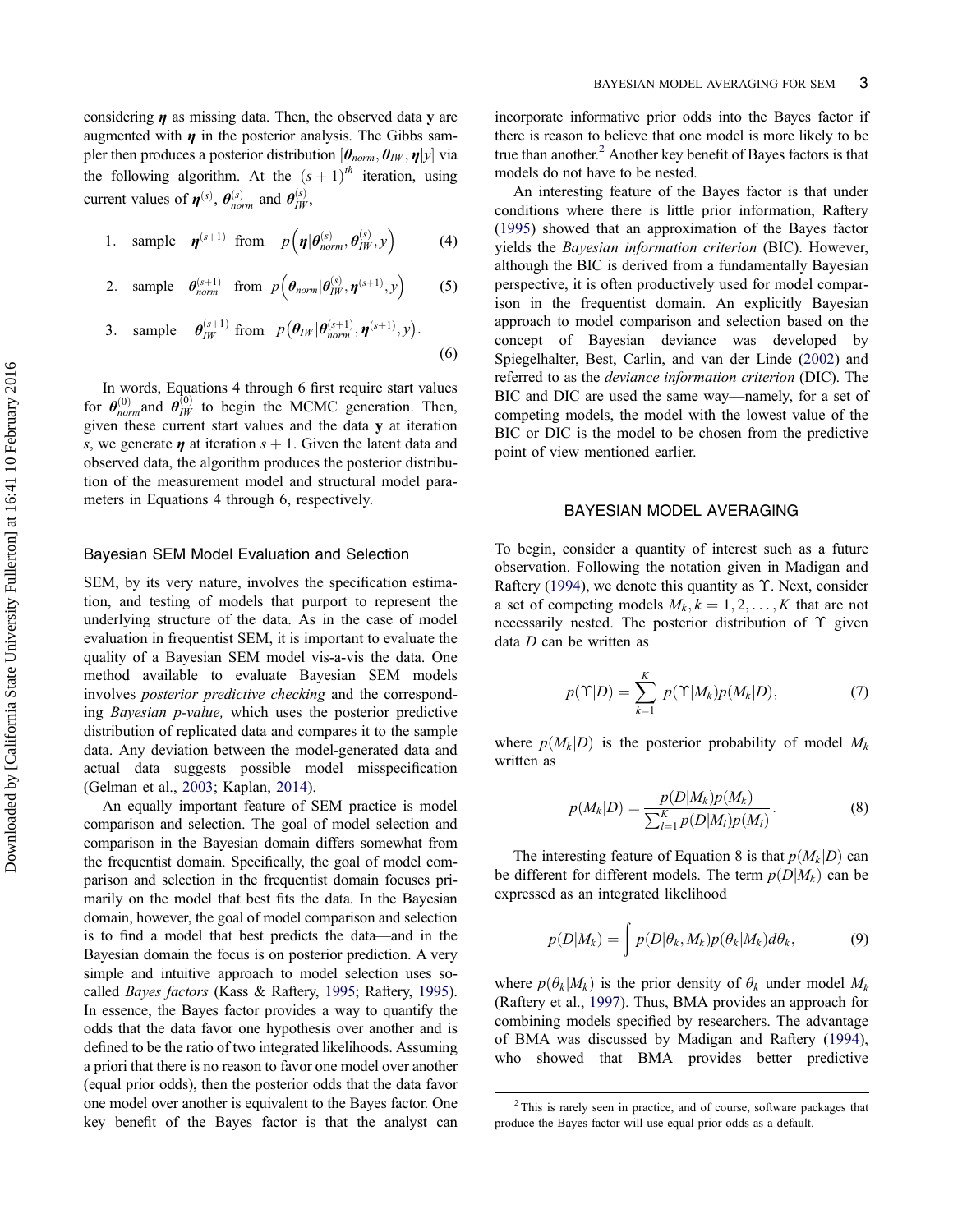performance than that of any single model. We show that a Bayesian model averaged structural model provides better prediction of the endogenous variable of interest than any single model, including the initially specified model.

## Occam's Window

As pointed out by Hoeting et al. ([1999\)](#page-9-0), BMA is difficult to implement. In particular, they noted that the number of terms in Equation 7 can be quite large, the corresponding integrals are hard to compute (although possibly less so with the advent of MCMC), the specification of  $p(M_k)$  might not be straightforward, and choosing the class of models to average over is also challenging. The problem of reducing the overall number of models that one could incorporate in the summation of Equation 7 has led to a solution based on the notion of Occam's window (Madigan & Raftery, [1994](#page-9-0)).

To motivate the idea behind Occam's window, consider the problem of finding the best subset of predictors in a linear regression model. Following closely the discussion given in Raftery et al. [\(1997](#page-10-0)), we consider an initially large number of predictors, but perhaps the goal is to find a subset that provides accurate predictions.<sup>3</sup> As noted in the earlier quote by Hoeting et al. ([1999\)](#page-9-0), the concern in drawing inferences from a single "best" model is that the choice of a single set of predictors ignores uncertainty in model selection. Occam's window (Madigan & Raftery, [1994\)](#page-9-0) provides an approach for BMA by reducing the subset of models under consideration.

The Occam's window algorithm proceeds in two steps (Raftery et al., [1997\)](#page-10-0). In the first step, models are eliminated if they predict the data less well than the model that provides the best predictions. Formally, consider a set of models  $k = 1... K$ , and a cutoff value C chosen in advance by the analyst. Then, the set  $A'$ 

$$
A' = \left\{ M_k : \frac{\max_l \{ p(M_l|D) \}}{p(M_k|D)} \le C \right\}.
$$
 (10)

We see that Equation 10 compares the model with the largest posterior model probability,  $max_l{p(M_l|D)}$ , to a given model  $p(M_k|D)$ . If the ratio in Equation 10 is less than or equal to a chosen value  $C$ , then it is discarded from the set of models to be included in the model averaging.

In the second step, models are discarded from consideration if they receive less support from the data than simpler submodels. Formally, we consider a set  $B$ , where

$$
B = \left\{ M_k : \exists M_l \in A', M_l \subset M_k, \frac{p(M_l|D)}{p(M_k|D)} > 1 \right\}.
$$
 (11)

Equation 11 states that there exists a model  $M_l$  within the set A' and where  $M_l$  is simpler than  $M_k$ . If the simpler model receives more support from the data than the more complex model, then it is included in the set B. Notice that the second step corresponds to the principle of Occam's razor (Madigan & Raftery, [1994\)](#page-9-0).

With Step 1 and Step 2, the problem of BMA is simplified by replacing Equation 7 with

$$
p(\Upsilon|D,A) = \sum_{M_k \in A} p(\Upsilon|M_k, D)p(M_k|D,A), \qquad (12)
$$

where  $A$  is the relative complement of  $A'$  and  $B$ . That is, the models under consideration for BMA are those that are in A′ but not in B.

Madigan and Raftery ([1994\)](#page-9-0) then outlined the approach to choosing between two models to be considered for BMA. Specifically, now consider just two models  $M_1$  and  $M_0$ , where  $M_0$  is the smaller of the two models. This could be the case where  $M_0$  contains fewer predictors than  $M_1$  in a regression analysis. In terms of log-posterior odds, if the log-posterior odds are positive, indicating support for  $M_0$ , then we reject  $M_1$ . If the log-posterior odds are large and negative, then we reject  $M_0$  in favor of  $M_1$ . Finally, if the log-posterior odds lie in between the preset criterion, then both models are retained.

### THE BMA-SEM ALGORITHM

Our approach to BMA for SEM makes use of the relationship between path diagrams commonly encountered in SEM practice and so-called directed acyclic graphs (DAGs), the latter having been developed by Pearl ([2009\)](#page-10-0). BMA over DAGs was discussed in Madigan and Raftery ([1994\)](#page-9-0). In this section, we describe the full algorithm used to conduct BMA for structural equation models.

The general steps of our algorithm are as follows:

- 1. Specify an initial model of interest recognizing that this might not be the model that generated the data.
- 2. Starting with the initial model represented as a DAG, implement a search over the DAG to reduce the the space of models to a reasonable size.
- 3. Obtain the posterior model probabilities for each model.
- 4. Obtain the weighted average of structural parameters over each model, weighted by the posterior model probabilities.

<sup>&</sup>lt;sup>3</sup> The notion of best subset regression is controversial in the frequentist framework because of concern over capitalization on chance. However, in the Bayesian framework with its focus on predictive accuracy, finding the best subset of predictors is less of a problem.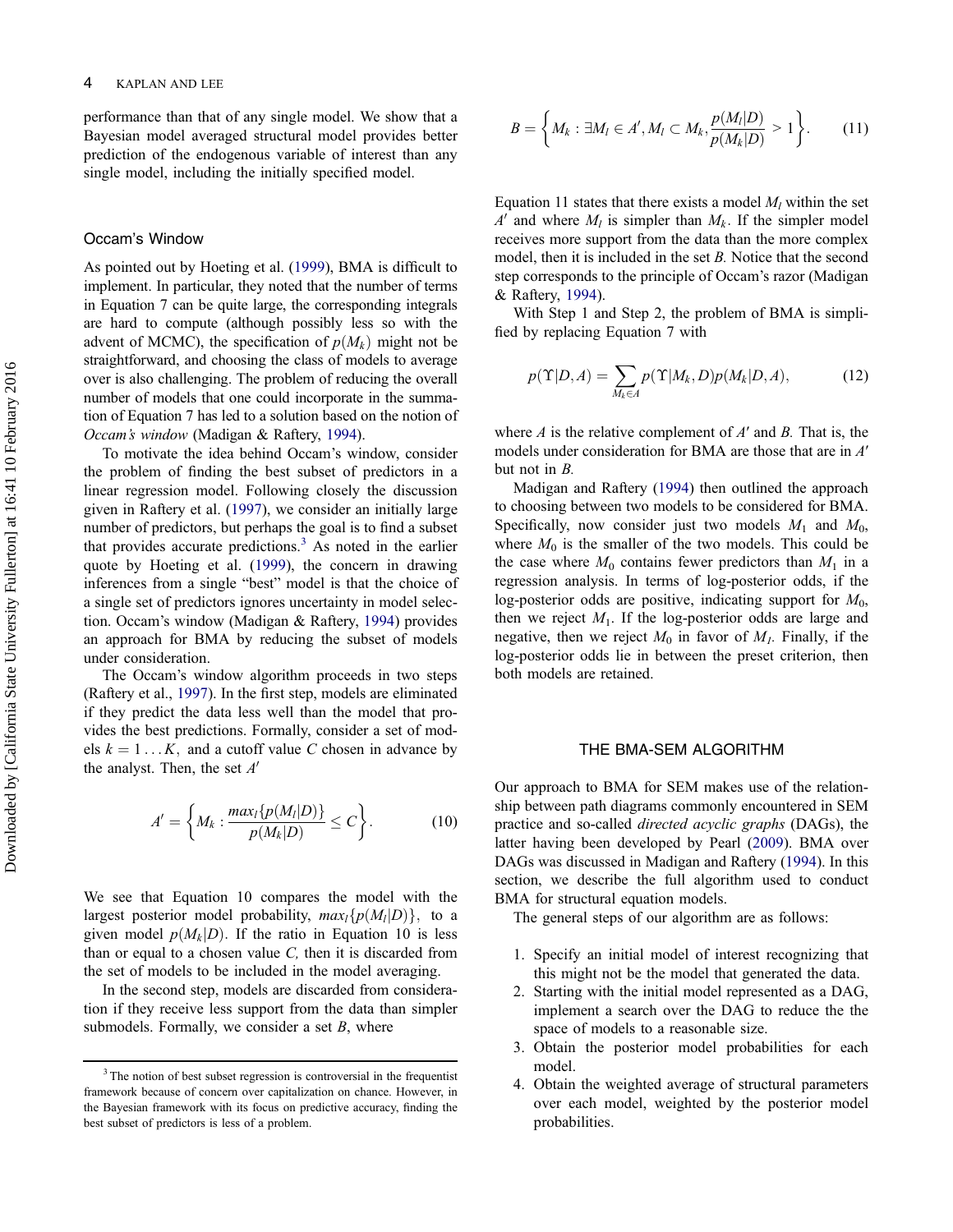5. Compare predictive performance of the BMA-SEM to the initially specified Bayesian SEM by computing the reduced form of the models and calculating the log score or the predictive coverage. Our approach has been programmed in R (R Core Team, [2014](#page-10-0)) and is available at [http://bise.wceruw.org/publications.](http://bise.wceruw.org/publications.html) [html.](http://bise.wceruw.org/publications.html)

#### Model Selection Via the Up and Down Algorithm

We apply the search algorithm suggested by Madigan and Raftery ([1994\)](#page-9-0), which we refer to as the up and down algorithm. For a set of models under consideration we first execute the down algorithm, where each model in the set is compared with its submodels. If there is a model with no submodel in the down algorithm, then the model comes under consideration for the up algorithm. Thus, the up algorithm is carried out only when a set of models under consideration for the up algorithm exist after the down algorithm is completed.

The notation for the up and down algorithm is as follows, where initial values are denoted in parentheses:

- A is the set of acceptable models  $(A = \phi)$ .
- $C_D$  is the set of initial models considered for the down algorithm.
- $C_U$  is the set of models considered for the up algorithm  $(C_U = \phi).$
- $M$  is a model from  $C_D$  in the down algorithm or a model from  $C_U$  in the up algorithm.
- $M_{sub}$  is a submodel of M in the down algorithm.
- $M_{\text{sup}}$  is a supermodel of M in the up algorithm.
- $BIC_M$  is the BIC for model M.
- $BIC_{Msub}$  is the BIC for model  $M_{sub}$ .
- $BIC_{Msup}$  is the BIC for model  $M_{sup}$ .
- C is the cutoff value in the Occam's window.

We outline the down algorithm and then the up algorithm in the following sections.

## Down algorithm

- 1. Randomly select a model M from  $C_D$ .
- 2. Remove M from  $C_D$  and add M into A.
- 3. If  $M$  has no submodel, then remove  $M$  from  $A$ , add M into  $C_U$ , and go to step 8.
- 4. If  $M$  has submodels in  $C_D$ , then select a submodel  $M<sub>sub</sub>$  by randomly removing a link from M.
- 5. Fit M and  $M_{sub}$  to the data and compute  $BIC_M$  and  $BIC_{Msub}$ , respectively.
- 6. Model comparison
	- a. Calculate the difference between the BIC values.  $\triangle BIC = BIC_M - BIC_{M_{sub}}.$
- b. If  $\Delta BIC > \log(C)$ , then add  $M_{sub}$  into  $C_D$  and remove M from A.
- c. If  $\Delta BIC \le -\log(C)$ , then remove both  $M_{sub}$  and all its submodels from  $C_{\rm B}$ all its submodels from  $C_D$ .
- d. If  $-\log(C) \le \Delta BIC \le \log(C)$ , then add  $M_{sub}$ into  $C_D$ .
- 7. Repeat steps 4 to 6 until there are no remaining submodels of  $M$  in  $C_D$  to be compared.
- 8. Go to step 1 until there is no remaining model in  $C_D$ .
- 9. If  $C_U \neq \phi$ , then execute the up algorithm.

## Up algorithm

- 10. Randomly select a model  $M$  from  $C_U$ .
- 11. Remove M from  $C_U$  and add M into A.
- 12. If *M* has no supermodel, go to step 17.
- 13. If M has supermodels in  $C_U$ , then select a supermodel  $M_{\text{sun}}$  by randomly adding a link to model M.
- 14. Fit M and  $M_{sup}$  to data and compute  $BIC_M$  and  $BIC_{M_{sup}}$ , respectively.
- 15. Model comparison
	- a. Calculate the difference between the two BIC values,  $\Delta BIC = BIC_{M_{\text{sup}}} - BIC_M$ <br>If  $\Delta BIC > \log(C)$  then add M in
	- b. If  $\Delta BIC > \log(C)$ , then add M into A.
	- c. If  $\Delta BIC \le -\log(C)$ , then add  $M_{sup}$  into  $C_U$  and remove M from A remove M from A.
	- d. If  $-\log(C) \le \Delta BIC \le \log(C)$ , then add  $M_{sup}$  into  $C_{\cdot}$ . into  $C_U$ .
- 16. Repeat steps 13 to 15 until there is no remaining supermodel of M in  $C_U$  to be compared.
- 17. Go to step 10 until there is no remaining model in  $C_{U}$ .

## Model Averaging

A set of *J* possible structural equation models  $(l = 1,2,..., J)$ in A are chosen through the up and down algorithm. With this set, the posterior model probabilities (PMPs) are obtained using a BIC approximation as

$$
p(M_j|D) = \frac{\exp(-.5 \times \Delta BIC_j)}{\sum_{l=1}^{J} \exp(-.5 \times \Delta BIC_l)},
$$
\n(13)

where  $\triangle BIC$  is the difference between the BIC of each model and the maximum of BICs of all the models in the set. The posterior model probabilities are used as weights to obtain posterior means of parameters across all the models in the set. In other words, posterior means of the model parameters are the averaged parameters of the posterior distributions for the set of selected models, weighted by their posterior model probabilities. The posterior mean for, say, parameter  $\theta$  under model  $M_i$  given D, can be written as

$$
E(\theta|D,M_j) = \sum_{M_j \in A} \hat{\theta}_p(M_j|D). \tag{14}
$$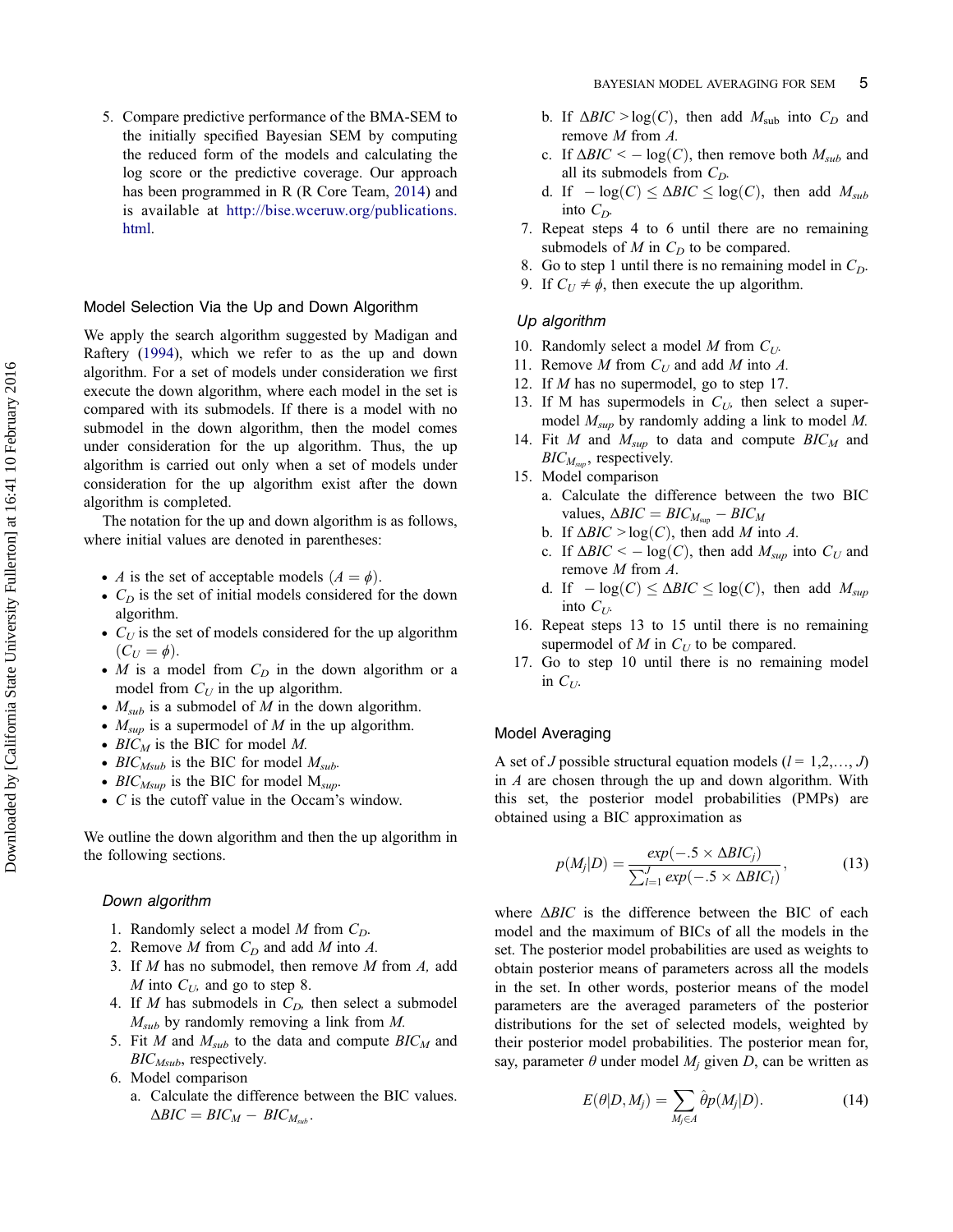## Predictive Performance

This article compares the predictive performance of a BMA-SEM to the predictive performance based on the initially specified Bayesian structural equation model. For this comparison, it is convenient to transform the structural form of the model to its reduced form where the endogenous variables are on the left side of the equation and the exogenous variables are on the right side. The structural form can be rewritten as

$$
(\mathbf{I} - \mathbf{B})\mathbf{y} = \boldsymbol{\alpha} + \boldsymbol{\Gamma}\mathbf{x} + \boldsymbol{\zeta}.\tag{15}
$$

If  $(I-B)$  is nonsingular, then the equation can be<br>itten as written as

$$
\mathbf{y} = (\mathbf{I} - \mathbf{B})^{-1}\mathbf{\alpha} + (\mathbf{I} - \mathbf{B})^{-1}\mathbf{\Gamma}\mathbf{x} + (\mathbf{I} - \mathbf{B})^{-1}\zeta
$$
 (16)

$$
= \Pi_0 + \Pi_1 x + \zeta^*, \qquad (17)
$$

where  $\Pi_0$  is the vector of reduced form intercepts,  $\Pi_1$  is the vector of reduced form slopes, and ζ\* is the vector of reduced form disturbances with variance matrix Ψ\*.

Using the reduced form, we obtain 90% of predictive coverage, which is the percentage of the model for the observation in a new data set or a test set that fall in the 90% prediction interval (Hoeting et al., [1999](#page-9-0)). The comparison procedure is as follows:

- 1. Randomly divide the data set into a model-averaging set and a predictive testing set.
- 2. Fit a single Bayesian structural equation model and BMA-SEM to the model-averaging data.
- 3. Convert the structural form of the model to its reduced form.
- 4. Predict the final dependent variable in the reduced form for the predictive testing data with the result of the reduced form of the Bayesian structural equation model and BMA-SEM.
- 5. Compare their predictive performance based on 90% of predictive coverage.

## SIMULATION STUDY: METHODS AND RESULTS

Our simulation study examines two models and two sample size conditions. The two models are specified as shown in Figures 1 and [2](#page-6-0) and are the same except that Model 1 has six weaker regression coefficients compared to Model 2. The population covariance matrices for these data sets were generated using Mplus 7.1 (Muthén & Muthén, 1998–2010). Data under all conditions of the design were replicated 100 times, providing a frequentist evaluation of the estimation methods used in this study.

For each model, two different sample sizes were examined: 200 and 5,000. Each data set was evenly split into the model averaging data set and the predictive testing data set. The model averaging data set  $(N = 100 \text{ or } N = 2,500)$ was use to estimate the each model under three different methods: BMA-SEM, Bayesian structural equation model, and conventional frequentist SEM (FSEM) under maximum likelihood estimation, which was fit using the R package "lavaan" (Rosseel, [2012\)](#page-10-0) . The predictive testing data  $(N = 100 \text{ or } N = 2,500)$  were used to compare the three methods with respect to predictive Performance.

A Bayesian structural equation model was fit to the model averaging data sets. We used noninformative conjugate priors for all model parameters. To obtain the posterior distributions of the model parameters, we used the "rjags" package (Plummer, [2014\)](#page-10-0). The "coda" package (Plummer, Best, Cowles, & Vines, [2006](#page-10-0)) was also used for postanalysis processing of the MCMC diagnostics and posterior summaries. For this article, the algorithm was set to produce 5,000



FIGURE 1 Model 1 for the simulation study.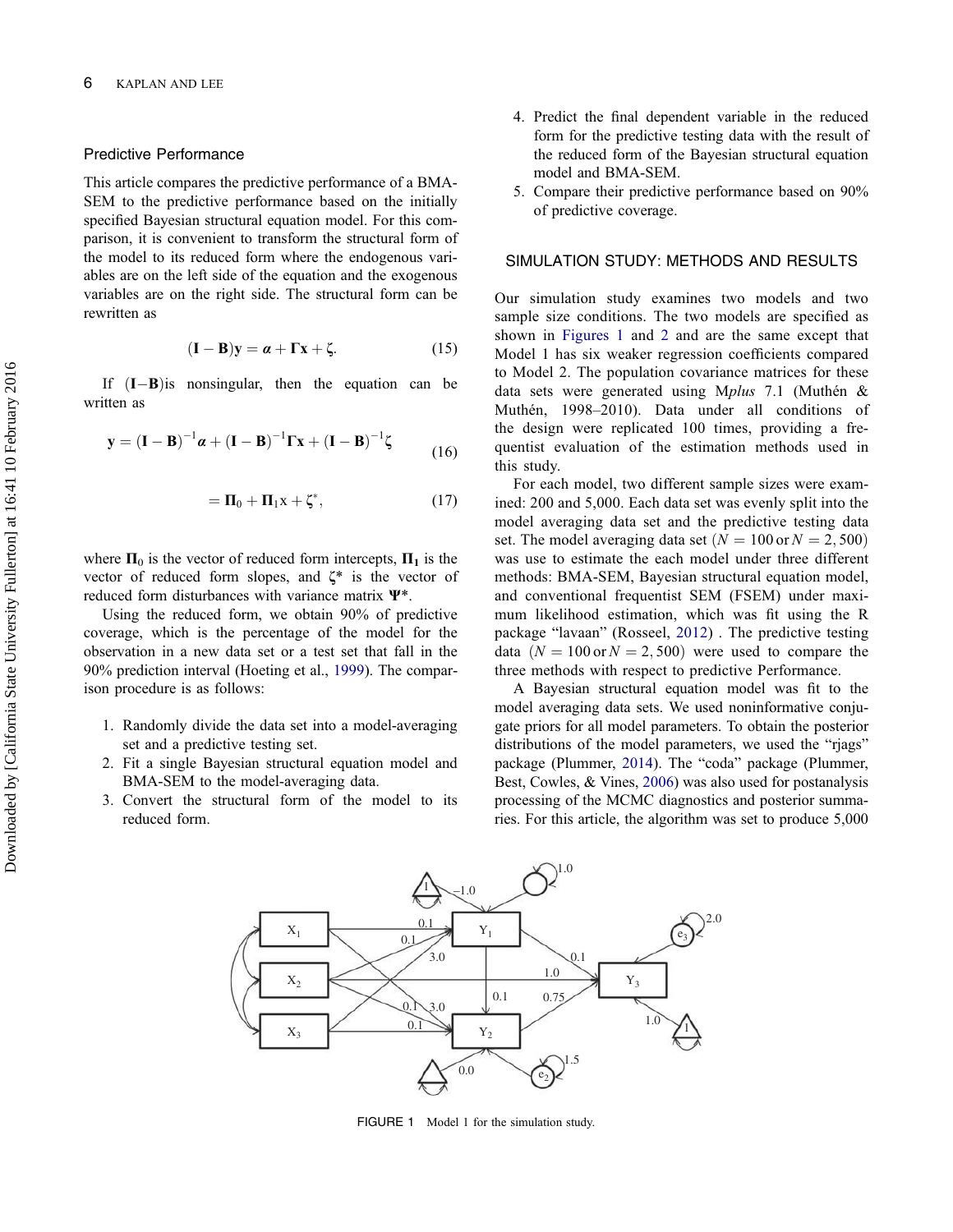<span id="page-6-0"></span>

FIGURE 2 Model 2 for the simulation study.

burn-in iterations with 245,000 post-burn-in draws and a thinning interval of 50 from two chains starting at different locations of the posterior distribution.<sup>4</sup>

Our simulation study also implemented BMA-SEM under three different cutoff values (C) of Occam's window–4, 20, and 100— to examine how different cutoff values affect the model averaging and prediction results.

#### Predictive Performance Comparison

The predictive performance of BMA-SEM with three different cutoff values was compared to the performance of FSEM and the Bayesian structural equation model. Prediction was also examined under true SEM where the true parameters were used for the reduced form in the prediction. The averaged 90% coverage of prediction over 100 replications for the predictive testing data set under the design conditions is illustrated in [Table 1](#page-7-0). The simulation results show that BMA-SEM performs as well as FSEM when the true model is known, although BMA-SEM shows slightly lower coverage than the Bayesian structural equation model and true SEM with a small sample size. Different cutoff values of the Occam's window for BMA-SEM did not affect prediction under the conditions of this simulation.

### CASE STUDY: METHODS AND RESULTS

Having demonstrated that our BMA-SEM approach provides the same predictions we would obtain if the true model were known, we move to our case study, where theory predicts that BMA should provide better predictions than any submodel based on predictive coverage and the log-score rule (e.g., Madigan & Raftery, [1994](#page-9-0)). For our case study, we used data from PISA 2009 (OECD, [2010](#page-9-0)) to estimate a model relating reading proficiency to a set of background and reading strategy variables. The sample was collected from PISA-eligible students in the United States, and the sample size was 5,053. The sample was split into a model averaging set ( $n = 2,526$ ) and a predictive testing set ( $n = 2.527$ ). The background exogenous variables in the initial structural equation model are Gender  $(male = 0, female = 1);$  immigrant status (Immigr); and a measure of the economic, social, and cultural status of the student (ESCS). Additionally, three measures of student reading strategies were mediating endogenous variables including memorization strategies (MEMO), elaboration strategies (ELAB), and control strategies (CSTRAT). The first plausible value of the PISA 2009 reading assessment (Reading) was used as the final outcome variable. The path diagram is depicted in [Figure 3.](#page-7-0) The Bayesian structural equation model for the case study used 495,000 post-burn-in draws.<sup>5</sup>

Based on the initial model in [Figure 3,](#page-7-0) our BMA-SEM algorithm selected one, one, and three models out of  $2^{18}$ (262,144) total possible models for  $C = 4$ ,  $C = 20$ , and  $C =$ 100, respectively. [Table 2](#page-8-0) presents the chosen three models from the BMA-SEM for  $C = 100$ . The first and the best model  $(M_1)$  in the BMA-SEM with  $C = 100$  was also the model selected in the BMA-SEM with  $C = 4$  and  $C = 20$ . Regressions in the model are marked with a dot if they were included in the model. The three models accounted for 100% of the total posterior model probability. There were seven regressions set to zero in the initial model, including Reading on ESCS, Gender, and Immigr; ELAB on MEMO; CSTRAT on MEMO and ELAB; and MEMO on Immigr. With the exception of Reading on Immigr, the remaining effects appear in all three models, indicating that there is strong evidence for these regressions (D. Wang, Zhang, &

<sup>&</sup>lt;sup>4</sup>Our use of two chains and this large number of draws was to ensure wide sampling of the posterior distribution to obtain valid comparisons across conditions.

<sup>&</sup>lt;sup>5</sup> As with the simulation study, use of such a large number of post-burn-in draws was to ensure coverage and convergence of the MCMC sampling.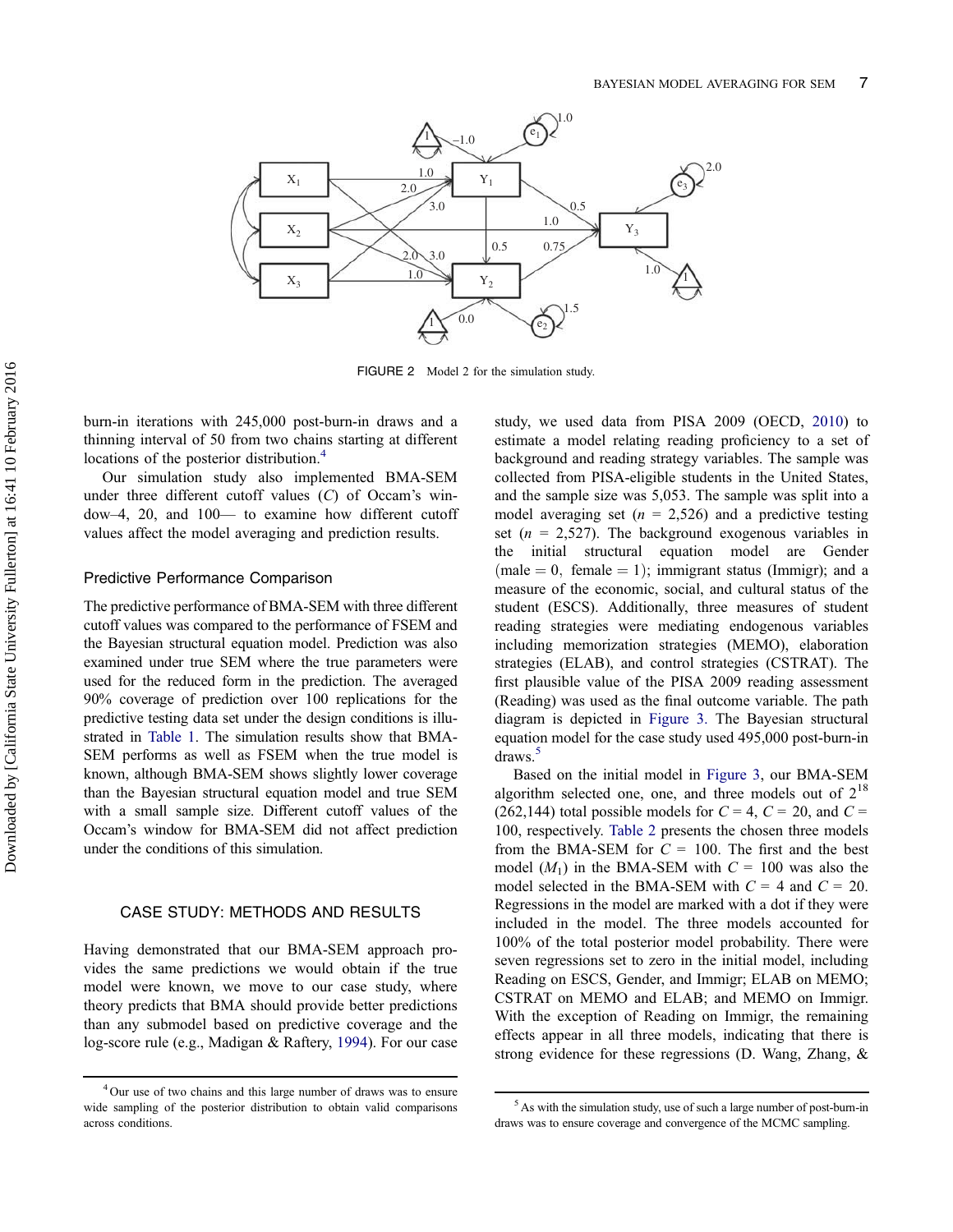| TABLE 1                                                                             |  |  |  |  |
|-------------------------------------------------------------------------------------|--|--|--|--|
| Simulation Study Results: 90% Coverage and Log-Score Averaged Over 100 Replications |  |  |  |  |

<span id="page-7-0"></span>

|         | Method $(C)$         | $N = 100$    |           | $N = 2,500$  |           |
|---------|----------------------|--------------|-----------|--------------|-----------|
| Model   |                      | M(SE)        | Log-Score | M(SE)        | Log-Score |
| Model 1 | BMA-SEM (4)          | 0.91 0.03    | $-0.09$   | 0.92 0.01    | $-0.08$   |
|         | BMA-SEM (20)         | 0.91 0.03    | $-0.09$   | 0.92 0.01    | $-0.08$   |
|         | <b>BMA-SEM (100)</b> | 0.91 0.03    | $-0.09$   | 0.92 0.01    | $-0.08$   |
|         | <b>FSEM</b>          | 0.91 0.03    | $-0.09$   | 0.92 0.01    | $-0.08$   |
|         | <b>BSEM</b>          | $0.92\ 0.03$ | $-0.08$   | 0.92 0.01    | $-0.08$   |
|         | True SEM             | 0.93 0.03    | $-0.07$   | 0.92 0.01    | $-0.08$   |
| Model 2 | BMA-SEM (4)          | 0.91 0.03    | $-0.09$   | $0.92\ 0.01$ | $-0.08$   |
|         | BMA-SEM (20)         | 0.91 0.03    | $-0.09$   | 0.92 0.01    | $-0.08$   |
|         | <b>BMA-SEM (100)</b> | 0.91 0.03    | $-0.09$   | $0.92\ 0.01$ | $-0.08$   |
|         | <b>FSEM</b>          | 0.91 0.03    | $-0.09$   | $0.92\ 0.01$ | $-0.08$   |
|         | <b>BSEM</b>          | $0.92\ 0.03$ | $-0.08$   | 0.92 0.01    | $-0.08$   |
|         | True SEM             | $0.92\ 0.03$ | $-0.08$   | $0.92\ 0.01$ | $-0.08$   |

Note. C refers to the cutoff values of the Occam's window; BMA=Bayesian model averaging; BSEM = Bayesian structural equation model; FSEM = frequentist SEM; true SEM = SEM using true parameter values.



FIGURE 3 SEM model for the case study based on PISA data.

Bakhai, [2004](#page-10-0)). Nevertheless, the best model accounted for only 72% of the total posterior model probability (PMP) indicating a fair amount of uncertainty remaining in the model selection.

[Table 3](#page-8-0) presents the results from the BMA-SEM and the Bayesian structural equation model. We observe large differences between two approaches. As we described earlier, the six regressions that were assumed to be zero in the initial model showed strong evidence for their effect on Reading. On the other hand, the regressions of ELAB on Immigr and CSTRAT on Immigr that existed in the initial model indicated weak evidence for their effects in the BMA-SEM (D. Wang et al., [2004\)](#page-10-0).

### Predictive Performance Comparison

For our case study using the PISA 2009 data, the predictive performance of BMA-SEM with three different C values was compared to the predictive performance of FSEM and the Bayesian structural equation model. The results are presented in [Table 4](#page-8-0). We find, as theoretically expected, that regardless of the C value, BMA-SEM yields better predictive performance based on predictive coverage and the log-score rule. It is important to note that the choice of C values could influence predictive performance in other substantive examples.

## **CONCLUSION**

For decades, the focus of attention in SEM has been on goodness-of-fit. This focus has led to a proliferation of alternative fit indexes that are designed to mitigate the known sensitivities of the likelihood ratio test (see, e.g., Kaplan, [2009](#page-9-0)). This focus on goodness of fit is understandable but has detracted from developing models that could be used beyond the immediate investigation. The question of using a model for some purpose beyond the immediate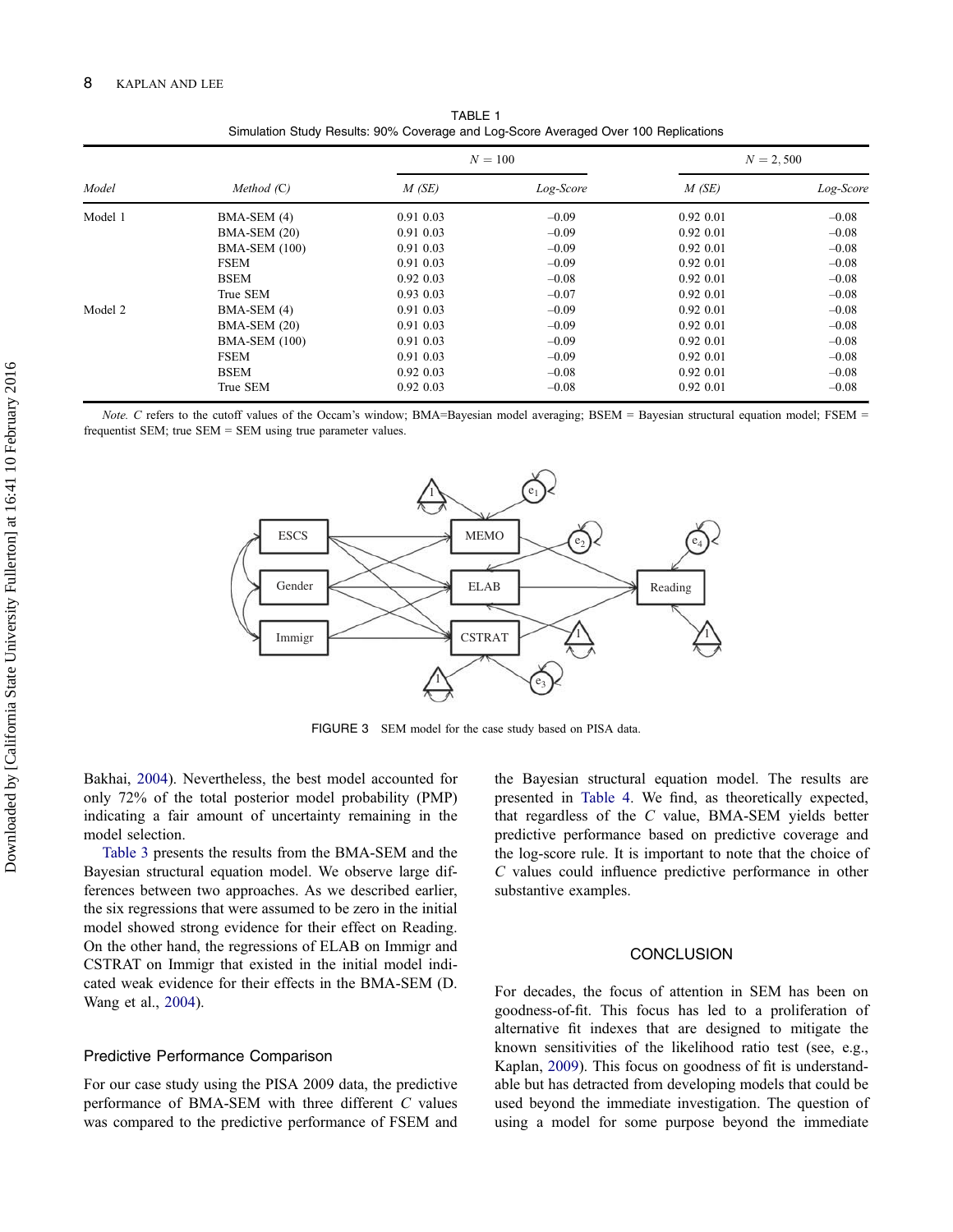<span id="page-8-0"></span>TABLE 2 Selected Models by BMA-SEM With the  $C = 100$  for the Program for International Student Assessment Data

| Parameter            | $M_l$    | $M_{2}$  | $M_{3}$  |  |
|----------------------|----------|----------|----------|--|
| MEMO~ESCS            |          |          |          |  |
| $ELAB \sim ESCS$     |          |          |          |  |
| $CSTRAT \sim ESCS$   |          |          |          |  |
| $Reading \sim ESCS$  |          |          |          |  |
| MEMO~Gender          |          |          |          |  |
| $ELAB \sim$ Gender   |          |          |          |  |
| CSTRAT~Gender        |          |          |          |  |
| Reading~Gender       |          |          |          |  |
| MEMO~Immigr          |          |          |          |  |
| ELAB~Immigr          |          |          |          |  |
| $CSTRAT \sim Immigr$ |          |          |          |  |
| $Reading~<$ Immigr   |          |          |          |  |
| ELAB~MEMO            |          |          |          |  |
| CSTRAT~MEMO          |          |          |          |  |
| Reading~MEMO         |          |          |          |  |
| $CSTRAT \sim ELAB$   |          |          |          |  |
| Reading~ELAB         |          |          |          |  |
| Reading~CSTRAT       |          |          |          |  |
| <b>BIC</b>           | 39461.68 | 39464.74 | 39465.15 |  |
| PMP                  | 0.72     | 0.15     | 0.13     |  |

*Note.*  $\sim$  refers to regression of left-hand variable onto right-hand variable; BIC = Bayesian information criterion; PMP = posterior model probability.

investigation leads us to consider the accuracy of a model's predictions. The issue of predictive accuracy is a central feature of Bayesian statistics—arguably more central than

TABLE 4 90% Coverage and Log-Score for Program for International Student Assessment Example

| Method $(C)$         | 90% Coverage | Log-Score |
|----------------------|--------------|-----------|
| BMA-SEM (4)          | 0.90         | $-0.11$   |
| BMA-SEM (20)         | 0.90         | $-0.11$   |
| <b>BMA-SEM (100)</b> | 0.90         | $-0.11$   |
| <b>FSEM</b>          | 0.88         | $-0.13$   |
| <b>B SEM</b>         | 0.88         | $-0.13$   |
|                      |              |           |

Note. C refers to the cutoff values of the Occam's window; BMA=Bayesian model averaging; FSEM = frequentist structural equation modeling; BSEM = Bayesian structural equation modeling.

goodness of fit. Indeed, the BIC and DIC are oriented toward choosing models based on considering predictive accuracy. If the goal of model building is one of predictive accuracy, then we should be less concerned about the fit of one's idiosyncratic model and more concerned about finding a model that will predict well.

In the Bayesian domain, BMA is known to yield models that perform better than any given submodel on the criteria of predictive accuracy. This is due to the fact that not all models are equally good as measured by their posterior model probabilities—yet all models contain some important information. By combining models and at the same time accounting for model uncertainty, we obtain a stronger model in terms of predictive accuracy.

It should be noted that model averaging has been studied within the frequentist tradition. A full comparison of

TABLE 3 Comparison of BMA-SEM Versus Bayesian Structural Equation Model (BSEM) Results for the Program for International Student Assessment Data

|                      | <b>BMA-SEM</b> |               |              | <b>BSEM</b>              |      |         |         |
|----------------------|----------------|---------------|--------------|--------------------------|------|---------|---------|
| Parameter            | $M(\beta D)$   | $SD(\beta D)$ | $p(\beta d)$ | EAP                      | SD   | 95%     | PPI     |
| MEMO~ESCS            | 0.07           | 0.04          | 0.87         | 0.06                     | 0.02 | 0.01    | 0.10    |
| ELAB~ESCS            | 0.10           | 0.02          | 1.00         | 0.14                     | 0.03 | 0.09    | 0.19    |
| $CSTRAT \sim ESCS$   | 0.18           | 0.02          | 1.00         | 0.28                     | 0.02 | 0.23    | 0.32    |
| $Reading \sim ESCS$  | 0.36           | 0.02          | 1.00         |                          |      |         |         |
| $MEMO \sim Gender$   | 0.28           | 0.04          | 1.00         | 0.27                     | 0.04 | 0.19    | 0.36    |
| $ELAB \sim$ Gender   | $-0.15$        | 0.04          | 1.00         | $-0.02$                  | 0.04 | $-0.11$ | 0.07    |
| $CSTRAT \sim$ Gender | 0.18           | 0.03          | 1.00         | 0.30                     | 0.04 | 0.21    | 0.38    |
| Reading~Gender       | 0.24           | 0.03          | 1.00         |                          |      |         |         |
| MEMO~Immigr          | 0.20           | 0.06          | 1.00         | $\overline{\phantom{0}}$ |      |         |         |
| $ELAB \sim Immigr$   | 0.00           | 0.00          | 0.00         | 0.14                     | 0.06 | 0.03    | 0.26    |
| $CSTRAT \sim Immigr$ | 0.01           | 0.04          | 0.15         | 0.23                     | 0.06 | 0.12    | 0.34    |
| Reading~T            | 0.00           | 0.00          | 0.00         |                          |      |         |         |
| ELAB~MEMO            | 0.46           | 0.02          | 1.00         | -                        |      |         |         |
| CSTRAT~MEMO          | 0.44           | 0.02          | 1.00         |                          |      |         |         |
| Reading~MEMO         | $-0.22$        | 0.02          | 1.00         | $-0.25$                  | 0.02 | $-0.29$ | $-0.21$ |
| $CSTRAT \sim ELAB$   | 0.37           | 0.02          | 1.00         |                          |      |         |         |
| Reading~ELAB         | $-0.13$        | 0.02          | 1.00         | $-0.15$                  | 0.02 | $-0.19$ | $-0.11$ |
| Reading~CSTRAT       | 0.34           | 0.02          | 1.00         | 0.44                     | 0.02 | 0.40    | 0.48    |

Note.  $N = 2,526$ ; BMA = Bayesian model averaging; EAP = expected a posteriori;  $SD$  = posterior standard deviation; PPI = posterior probability interval.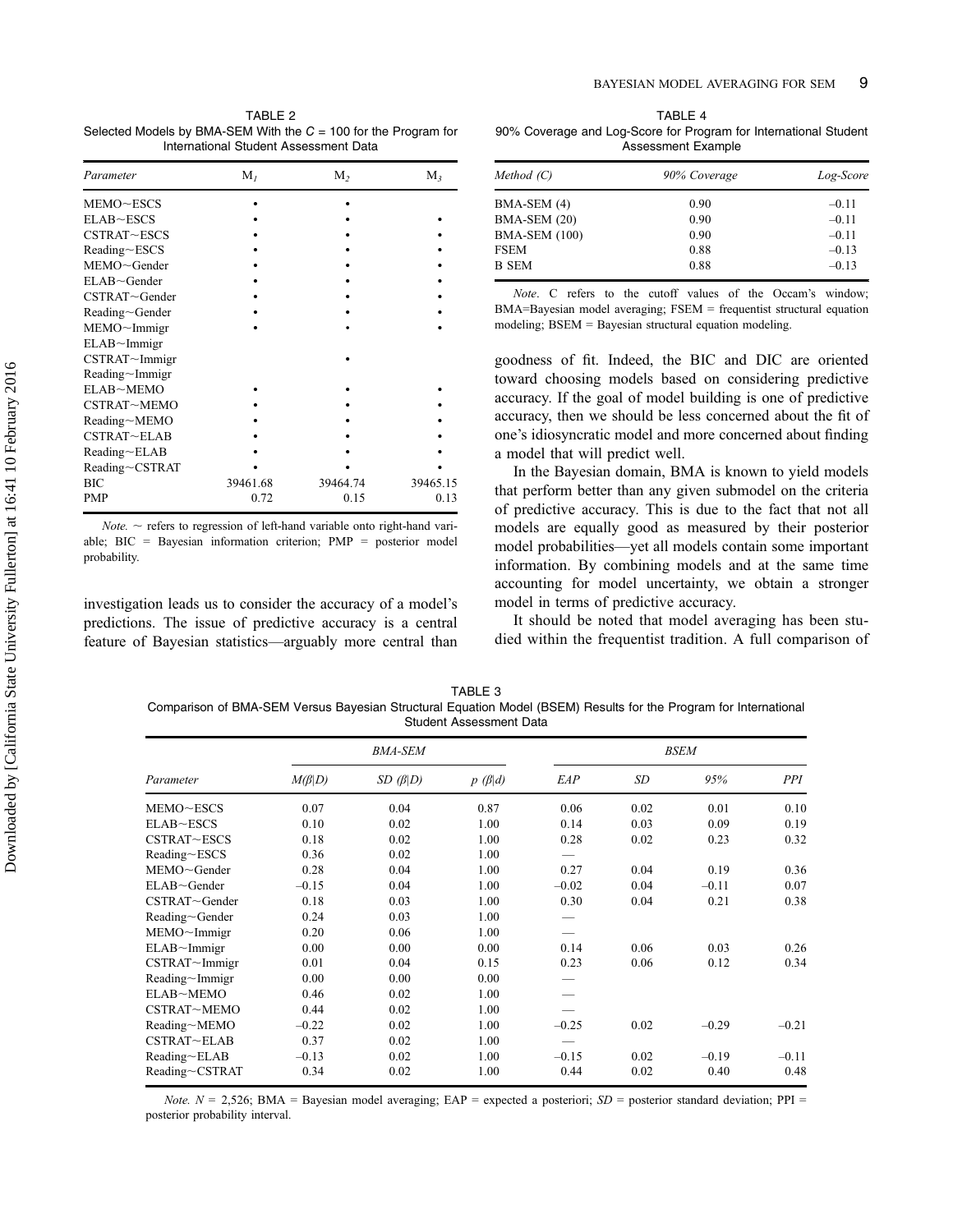<span id="page-9-0"></span>frequentist model averaging was beyond the scope of this article (see, e.g., H. Wang, Zhang, & Zou, [2009,](#page-10-0) for a review; see also Claeskens & Hjort, 2008). However, we believe that future research should formally compare frequentist-based model averaging to BMA in terms of their relative advantages with respect to predictive performance.

This article considered BMA in the context of structural models among observed variables (sometimes referred to as path analysis). It is important to examine BMA for structural models that include latent variables as well.

Incorporating latent variables into a BMA for structural equation models is not trivial insofar as a decision must be made regarding how latent variable loadings should be treated in the BMA process. That is, assuming that the measurement part of the model is specified a priori, consideration then needs to be given to whether factor loadings should be removed or added as cross-loadings in the up and down algorithm. Such changes would, in principle, change the meaning of the latent variables and lead to a final measurement model that for predictive purposes might bear little resemblance to the initial measurement model. Clearly, this issue deserves further investigation.

BMA is not without theoretical difficulties. Perhaps the most important issues lies in the consideration of priors assigned to models in the averaging process. As pointed out by Claeskens and Hjort (2008, p. 218), uniform priors on model parameters can be improper and the usual normalizing constants would need to be adjusted across models. Moreover, with regard to nested models, the uniform prior might not be the best way to represent "noninformativeness." Indeed, Jeffreys (1961) suggested that for nested models, one use  $p_i = 1/(i + 1)$  for  $j = 0, 1, \ldots$ as the prior probability, thus giving low prior probabilities to high-dimensional models. These issues deserve careful future study in the context of BMA for SEM.

Still another issue that deserves future research is the comparison of the up and down algorithm that we use to implement Occam's window and other specification search algorithms with SEM, such as Tetrad (Spirtes, Glymour, & Scheines, [2000\)](#page-10-0), antcolony optimization (Marcoulides & Drezner, 2003), and Tabu (Marcoulides, Drezner, & Schumacker, 1998), to name a few.

To conclude, we show that BMA can be successfully applied to structural equation models as a means of obtaining models with good predictive properties. Our simulation study is, in essence, a frequentist evaluation of our BMA-SEM approach and shows that BMA-SEM performs as expected when the true model is known. The case study demonstrates that when there exists model uncertainty, as would certainly be the case in a real research setting, our BMA-SEM approach obtains a model that yields better predictions than any given submodel. As always, the full benefit of our BMA-SEM approach will rest on its application to practical problems where prediction is of high priority.

#### ACKNOWLEDGMENTS

We would like to thank Fabrizzio Sanchez for early contributions to the R code used in this project.

## FUNDING

The research reported in this article was supported by the Institute of Education Sciences, U.S. Department of Education, through Grant R305D110001 to the University of Wisconsin–Madison. The opinions expressed are those of the authors and do not necessarily represent the views of the Institute or the U.S. Department of Education.

## **REFERENCES**

- Claeskens, G., & Hjort, N. L. (2008). Model selection and model averaging. Cambridge, UK: Cambridge University Press.
- Clyde, M. A. (1999). Bayesian model averaging and model search strategies. In J. M. Bemardo, J. O. Berger, A. P. Dawid, & A. F. M. Smith (Eds.), Bayesian statistics 6 (pp. 157–185. Oxford, UK: Oxford University Press.
- Clyde, M. A., & George, E. I. (2004). Model uncertainty. Statistical Science, 19, 81–94.
- Draper, D. (1995). Assessment and propagation of model uncertainty (with discussion). Journal of the Royal Statistical Society (Series B), 57, 55–98.
- Fernández, C., Ley, E., & Steele, M. F. J. (2001). Model uncertainty in crosscountry growth regressions. Journal of Applied Econometrics, 16, 563–576.
- Gelman, A., Carlin, J. B., Stern, H. S., & Rubin, D. B. (2003). Bayesian data analysis (2nd ed.). London, UK: Chapman & Hall.
- Gilks, W. R, Richardson, S., & Spiegelhalter, D. J. (Eds.). (1996). Markov chain Monte Carlo in practice. London, UK: Chapman & Hall.
- Hoeting, J. A., Madigan, D., Raftery, A. E., & Volinsky, C. T. (1999). Bayesian model averaging: A tutorial. Statistical Science, 14, 382–417.
- Jeffreys, H. (1961). Theory of probability (3rd ed.). New York, NY: Oxford University Press.
- Kaplan, D. (2009). Structural equation modeling: Foundations and extensions (2nd ed.). Newbury Park, CA: Sage.
- Kaplan, D. (2014). Bayesian statistics for the social sciences. New York, NY: Guilford.
- Kaplan, D., & Depaoli, S. (2012). Bayesian structural equation modeling. In R. Hoyle (Ed.), Handbook of structural equation modeling (pp. 650– 673). New York, NY: Guilford.
- Kass, R. E., & Raftery, A. E. (1995). Bayes factors. Journal of the American Statistical Association, 90, 773–795.
- Learner, E. E. (1978). Specification searches: Ad hoc inference with nonexperimental data. New York, NY: Wiley.
- Madigan, D., & Raftery, A. E. (1994). Model selection and accounting for model uncertainly in graphical models using Occam's window. Journal of the American Statistical Association, 89, 1535–1546.
- Marcoulides, G. A., & Drezner, Z. (2003). Model specification searches using ant colony optimization algorthms. Structural Equation Modeling, 10, 154–164.
- Marcoulides, G. A., Drezner, Z., & Schumacker R.E. (1998). Model specification searches in structural equation modeling using Tabu search. Structural Equation Modeling, 5, 365–376.
- Muthén, L. K., & Muthén, B. (1998–2010). Mplus: Statistical analysis with latent variables. Los Angeles, CA: Muthén & Muthén.
- Organization for Economic Cooperation and Development. (2010). PISA 2009 Results (Vol. I-VI). Paris, France: OECD.